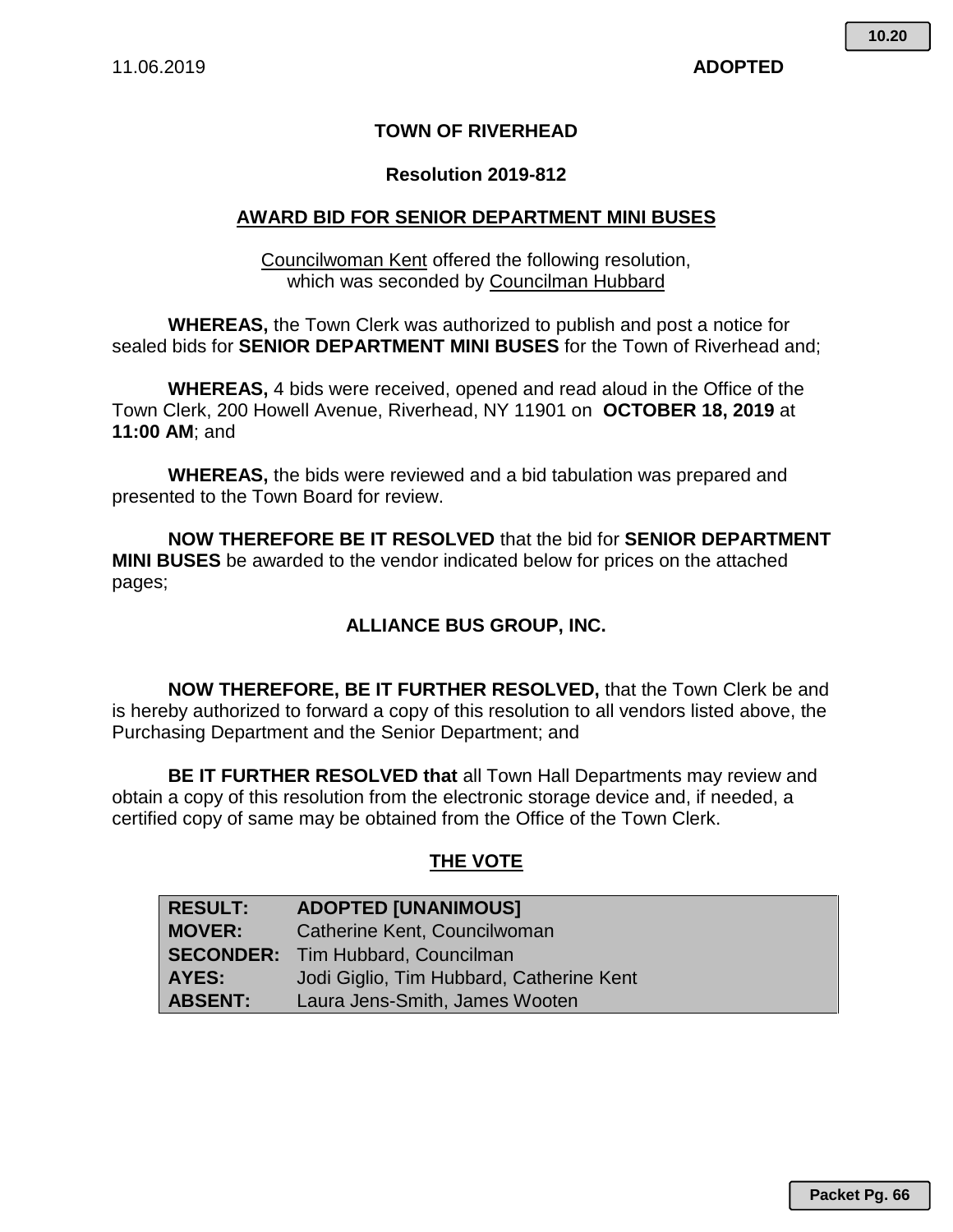# **FISCAL IMPACT STATEMENT OF PROPOSED RIVERHEAD TOWN BOARD LEGISLATION**

| Type of Legislation<br>Α.                                                                                                                                                                                                                                                | Resolution _____<br>Local Law       |                     |  |  |
|--------------------------------------------------------------------------------------------------------------------------------------------------------------------------------------------------------------------------------------------------------------------------|-------------------------------------|---------------------|--|--|
| Title of Proposed Legislation: Award Bid for Senior Department Mini Buses<br>В.                                                                                                                                                                                          |                                     |                     |  |  |
| Purpose of Proposed Legislation:<br>C.                                                                                                                                                                                                                                   |                                     |                     |  |  |
| Will the Proposed Legislation Have a Fiscal Impact?<br>Yes x<br>D.<br>No                                                                                                                                                                                                 |                                     |                     |  |  |
| If the answer to section D is "yes", select (a) or (b) below and initial or detail as applicable:<br>Е.                                                                                                                                                                  |                                     |                     |  |  |
| The fiscal impact can be absorbed by Town/department existing resources set forth in approved Town Annual Budget<br>(a)<br>(example:routine and budgeted procurement of goods/services)*if selecting E(a), please initial then skip items F.G and<br>complete H,I and J; |                                     |                     |  |  |
| or<br>The description/explanation of fiscal impact is set forth as follows: \$122,000 in Community Benefit Funds<br>(b)                                                                                                                                                  |                                     |                     |  |  |
| If the answer to E required description/explanation of fiscal impact (E(b)), please describe total Financial Cost of Funding over<br>F.<br>5 Years                                                                                                                       |                                     |                     |  |  |
| <b>Proposed Source of Funding</b><br>G.<br>Appropriation Account to be Charged:                                                                                                                                                                                          |                                     |                     |  |  |
| Grant or other Revenue Source:                                                                                                                                                                                                                                           |                                     |                     |  |  |
| Appropriation Transfer (list account(s) and amount):                                                                                                                                                                                                                     |                                     |                     |  |  |
|                                                                                                                                                                                                                                                                          |                                     |                     |  |  |
| H. Typed Name &<br>Title of<br>Preparer: Teresa<br><b>Baldinucci</b>                                                                                                                                                                                                     | I. Signature of Preparer            | J. Date<br>10/29/19 |  |  |
|                                                                                                                                                                                                                                                                          | esa Baldinucci<br>Teresa Baldinucci |                     |  |  |
| K. Accounting Staff<br>Name & Title                                                                                                                                                                                                                                      | L. Signature of Accounting Staff    | M. Date<br>11/01/19 |  |  |
| William Rothaar,<br>Accounting                                                                                                                                                                                                                                           | William Rotham                      |                     |  |  |
| Department                                                                                                                                                                                                                                                               | <b>William Rothaar</b>              |                     |  |  |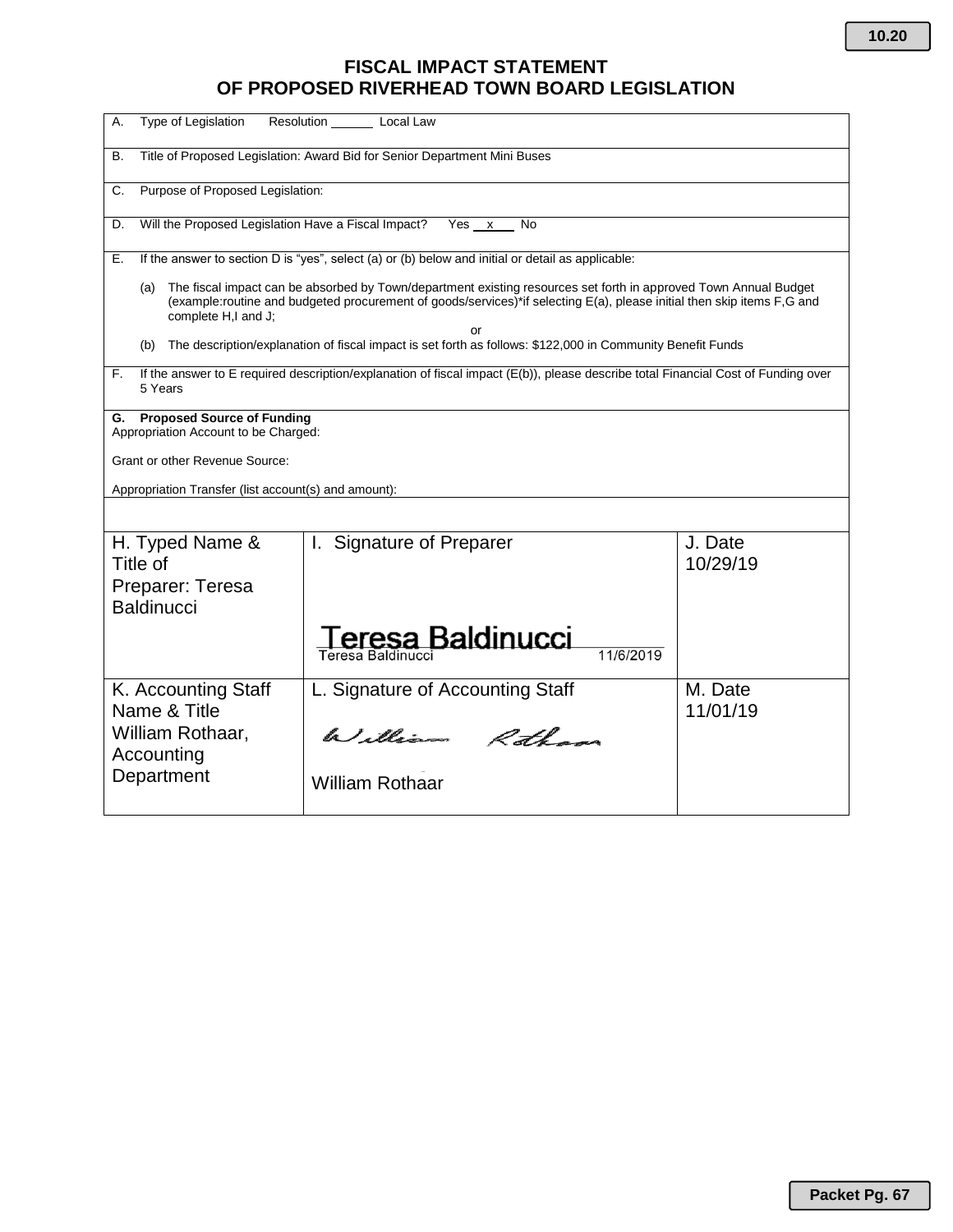| <b>BID NAME: Senior Department Mini Buses</b>                                        | <b>BID NO. 19-1018</b><br>Page<br>$-29-$ |
|--------------------------------------------------------------------------------------|------------------------------------------|
|                                                                                      |                                          |
| Manufacturer's Name & Model #<br>of Items Offered                                    | <b>Model Year</b>                        |
| <b>14- PASSENGER MINI-BUS</b><br>Name: $E$ IKhart Coach<br>Model #: $ECI\!\!\!\perp$ | 2019 or Newer                            |
|                                                                                      |                                          |
| **Delivery Charges MUST be Included in total Price**                                 |                                          |
| Unit Price Written in Numerical Form<br>Unit Price Written in Words:                 | \$51, 241.00                             |
| Fifty-one-thousand, two-hundred-forty one                                            | <b>Dollars</b>                           |

2) Please list the name and address of the location where the Town may obtain full factory parts and service.

)ONE

**10.20.a**

Attachment: Alliance Bus Group pricing (2019-812 : Award Bid for Senior Department Mini Buses) **Attachment: Alliance Bus Group pricing (2019-812 : Award Bid for Senior Department Mini Buses)**